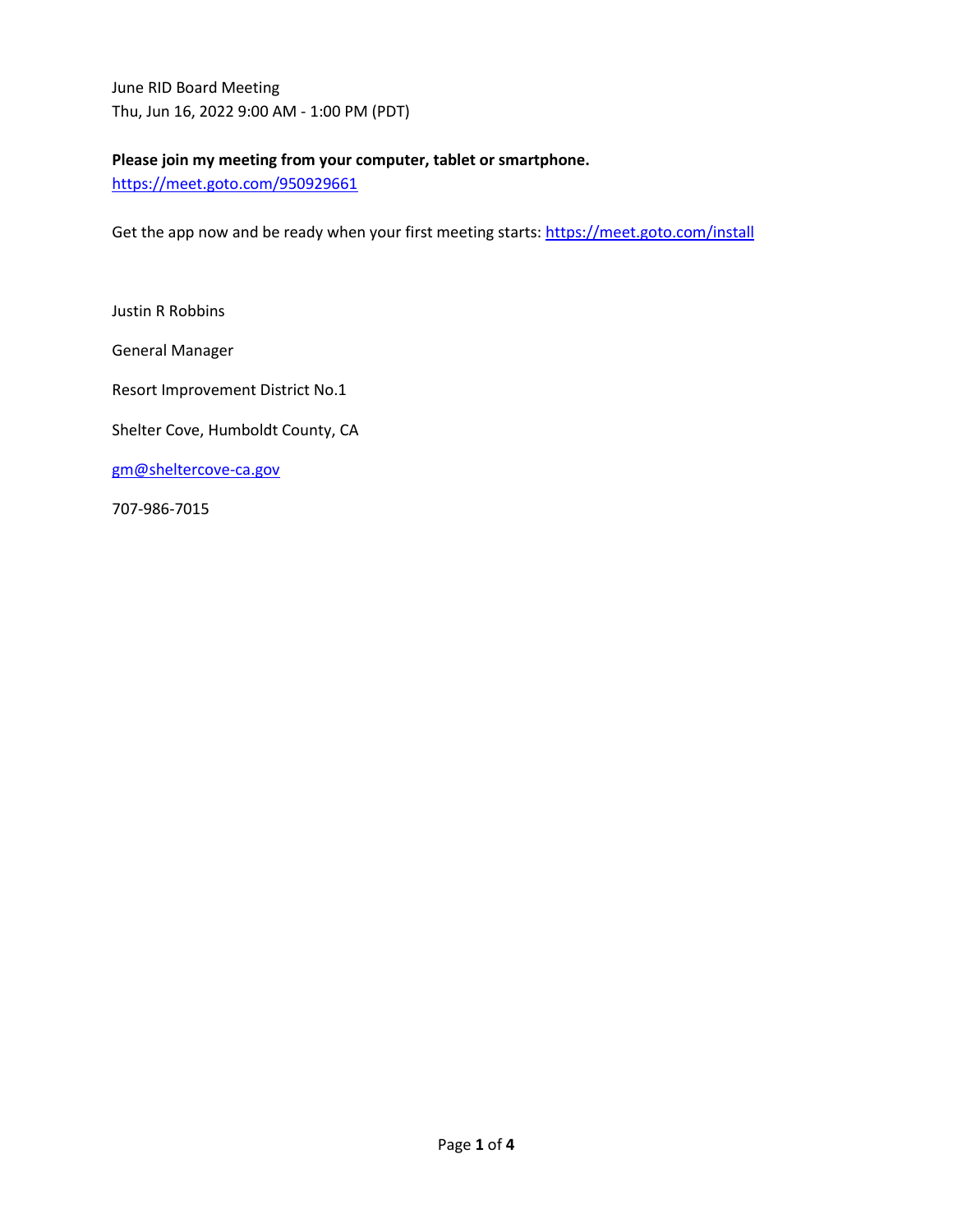# AGENDA

# **Resort Improvement District No. 1 and Shelter Cove Sewer and Other Facilities Maintenance District No. 1 REGULAR BOARD MEETING**

|                | <b>Location:</b> Shelter Cove Fire Hall Meeting Room |  |
|----------------|------------------------------------------------------|--|
|                | 9126 Shelter Cove Road, Shelter Cove, California     |  |
| Date:          | June 16, 2022                                        |  |
| Time:          | $9:00$ a.m.                                          |  |
| <b>Posted:</b> | June 13, 2022                                        |  |

*We welcome you to this meeting. Members of the Public may be heard on any business item on this Agenda before or during the Board's consideration of the item. The public may also directly address the Board on any item of interest to the public that is not on the Agenda during the public comment time; however, the Board generally cannot take action on an item not on the Agenda. The meeting room is wheelchair accessible. Accommodations and access to District board meetings for people with other handicaps must be requested of District staff at 707-986-7447 five (5) working days in advance of the meeting.*

*A person addressing the Board will be limited to five (5) minutes (Board Policy 5030) unless the Chairperson of the Board grants a longer period of time. While not required, we would appreciate it if you would identify yourself with your name and address when addressing the Board.*

# I. CALL TO ORDER

#### II. ROLL CALL

| Michael Schad, | President      |
|----------------|----------------|
| Susan Fox,     | Vice President |
| Jack Hargrave, | Director       |
| David Sommer,  | Director       |
| Celeste Myers, | Director       |

# III. PLEDGE OF ALLEGIANCE

#### IV. PUBLIC COMMENT

*Any member of the public may directly address the Board of Directors on a matter of public interest not on the Agenda, but which is within the jurisdiction of the Board; however, the Board generally cannot take action on an item not on the Agenda. A person addressing the Board will be limited to five (5) minutes (Board Policy 5030) unless the chairperson of the Board grants a longer period of time.*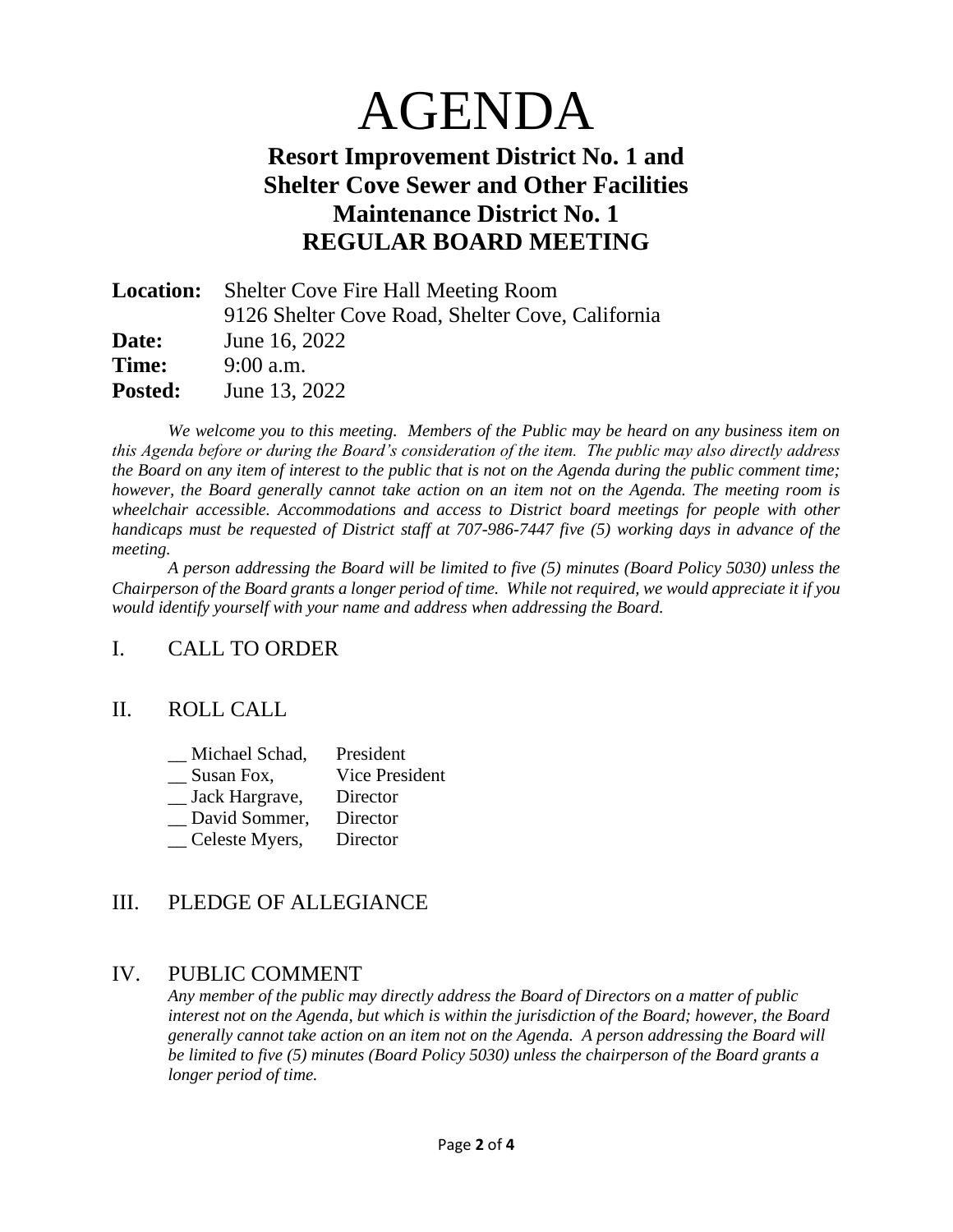# V. CONSENT CALENDAR

*All matters listed under the Consent Calendar are to be considered routine and without opposition. The Consent Calendar may be enacted by one motion. There will be no separate discussion of these items unless a Board member or the General Manager/designee requests that a specific item(s) be removed from the Consent Calendar for separate action. Any items so removed will be considered after the motion to approve the Consent Calendar. If a member of the public wants further discussion on any of these items, we would appreciate it if you make your request prior to the meeting.*

- 1. Approve the Minutes of the May 19, 2022 Regular Board Meeting.
- 2. Approve Bills for Month of May, 2022: Reports regarding payment of monthly operating bills for the District which are approved expenditures in the current budget.

#### VI. CORRESPONDENCE / DISCUSSION ITEMS

*Items in this category may be discussed, and/or reports presented, but no action may be taken.*

- 1. Sheriff's Office Report.
- 2. Airport Safety.
- 3. July  $4<sup>th</sup>$  Preparations.
- 4. Golden State Risk Management Authority's (GSRMA) Risk Management Accreditation Program Refund.

#### VII. BOARD MEMBER/STAFF REPORTS

*The indicated individuals will report to the Board about various matters involving District departments. There will be no Board discussion except to ask questions or refer matters to staff. No action will be taken unless listed on subsequent agenda.*

- 1. Directors' Reports/Comments.
- 2. Operational Status Report Re: Golf Course, Airport, Recreation, Water, Sewer, Electrical, Fire Department.

#### VIII. UNFINISHED BUSINESS

#### IX. ACTION ITEMS

*All Agenda Action Items for discussion and possible action by the Board of Directors.*

1. Consider Adoption of Resolution 22-05: Establishing the Appropriations Limit for Fiscal Year July 1, 2022, to June 30, 2023.